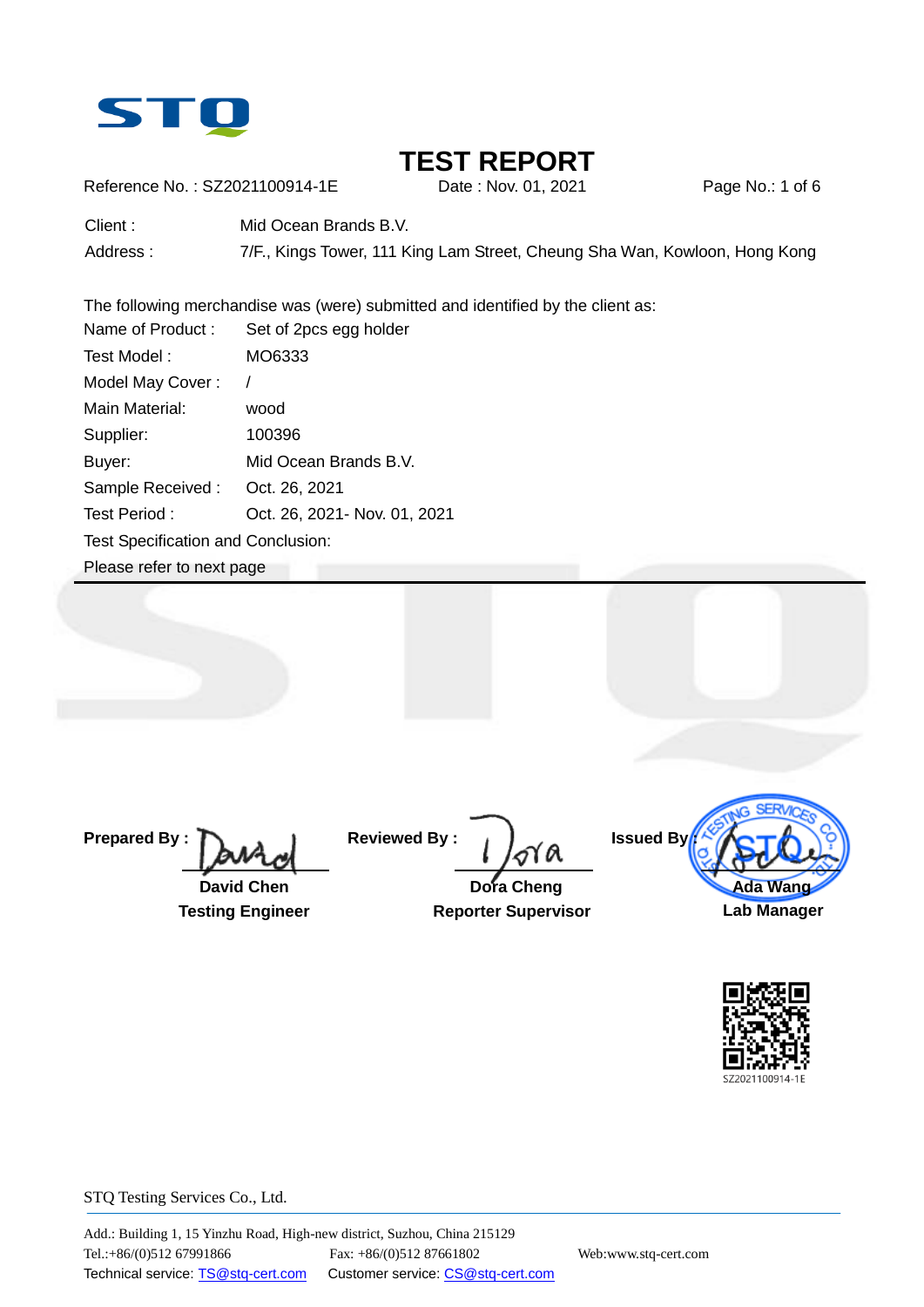

# **TEST REPORT**<br>Date : Nov. 01, 2021

Reference No.: SZ2021100914-1E Date : Nov. 01, 2021 Page No.: 2 of 6

|                                                                                                     | <b>Test Specification</b>                               | <b>Conclusion</b> |  |  |
|-----------------------------------------------------------------------------------------------------|---------------------------------------------------------|-------------------|--|--|
| $\mathbf 1$ .                                                                                       | Lead (Pb) content according to EC Regulation 1907/2006, |                   |  |  |
|                                                                                                     | <b>REACH Annex XVII (entry 63)</b>                      |                   |  |  |
| 2.                                                                                                  | Formaldehyde Release according to Client's Requirement  | <b>PASS</b>       |  |  |
| European Commission Directive 1935/2004/EC relating to materials and articles intended to come into |                                                         |                   |  |  |
| contact with foodstuffs                                                                             |                                                         |                   |  |  |
| 3.                                                                                                  | PCP content for wood                                    | <b>PASS</b>       |  |  |
| 4.                                                                                                  | Specific Migration of Extractable Formaldehyde for wood | <b>PASS</b>       |  |  |

**\*\*\*\*\*\*\*\* To be continued \*\*\*\*\*\*\*\***

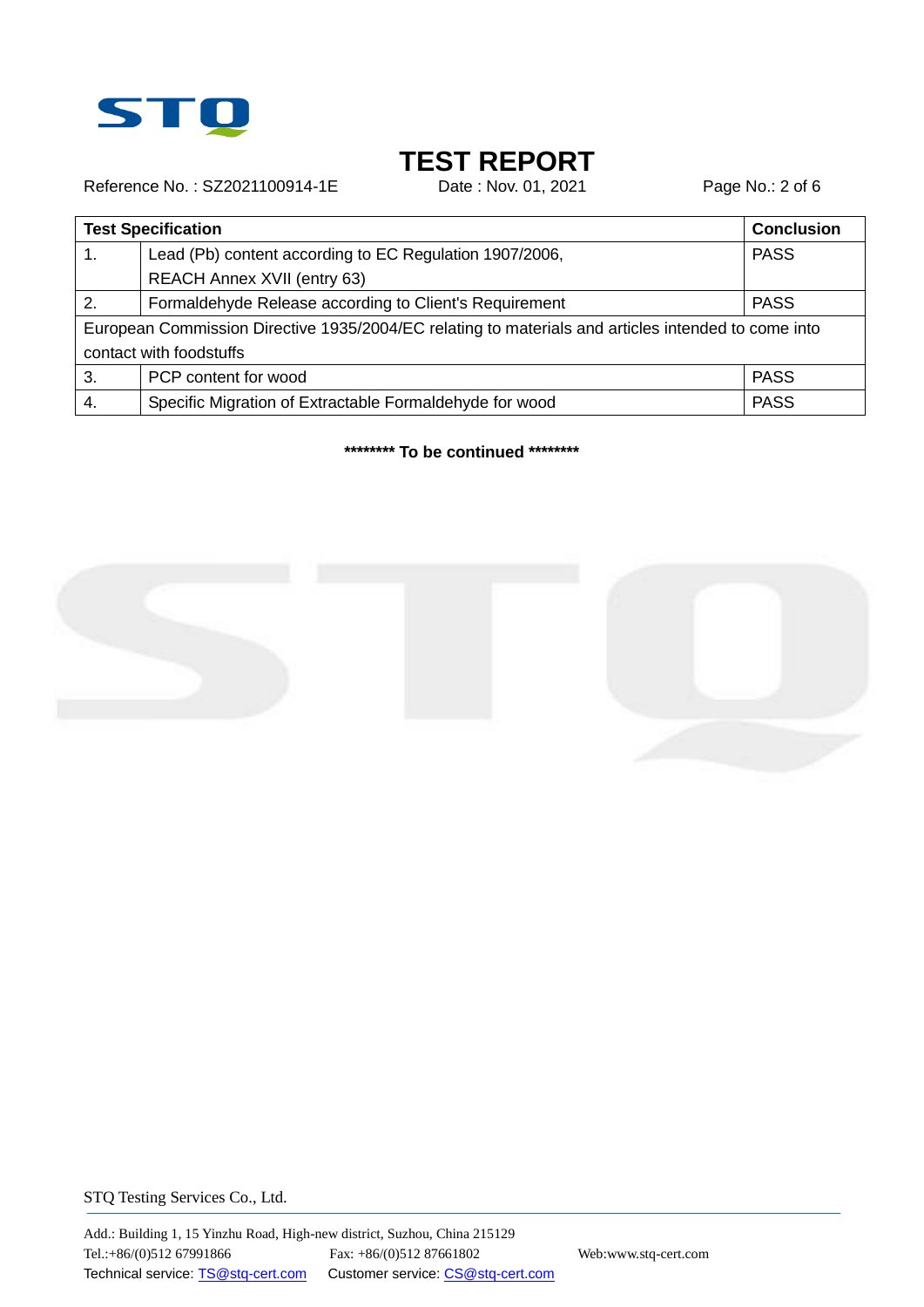

# **TEST REPORT**

Reference No.: SZ2021100914-1E Date : Nov. 01, 2021 Page No.: 3 of 6

**TEST RESULTS:** 

### **1.Lead(Pb) Content**

**Test Method:** With reference to EPA 3052-1996 & EPA 6010D-2018, Analysis was performed by ICP-OES.

| Test Item(s) | <b>MDL</b><br>(mg/kg) | <b>Test Result(s)</b><br>(mg/kg)<br>1# | <b>Limited Value*</b><br>(mg/kg) |
|--------------|-----------------------|----------------------------------------|----------------------------------|
| Lead(Pb)     | 10                    | N.D.                                   | 500                              |

**Remark:** \*The Limited value is based on EC Regulation 1907/2006,REACH Annex XVII (entry 63).

### **2. Formaldehyde Release**

**Test Method:** With reference to EN 717-3-1996, Analysis was performed by UV-Vis.

| Test Item(s)            | <b>Moisture</b><br>content | <b>MDL</b> |          | <b>Client's</b><br><b>Requirement</b> |             |             |
|-------------------------|----------------------------|------------|----------|---------------------------------------|-------------|-------------|
|                         | $(\%)$                     | (mg/kg)    | $1# - 1$ | $1# - 2$                              | <b>Mean</b> | (mg/kg)     |
| Formaldehyde<br>Release | 16.2                       | 10         | N.D.     | N.D.                                  | N.D.        | Prohibition |

### **3. Pentachlorophenol (PCP) Content**

**Test Method:** With reference to LFGB § 64 BVL B 82.02.8 - 2001.

|                    |       | Result(s) | <b>Maximum Permissible</b> |  |
|--------------------|-------|-----------|----------------------------|--|
| Test Item(s)       | Jnit  | 1#        | Limit                      |  |
| <b>PCP Content</b> | mg/kg | <0.1      | 0.15                       |  |

#### **4. Extractable Formaldehyde**

**Test Method:** Sample preparation in 3% Acetic acid at 70ºC for 2 hours with reference to EN 1186 Part 1:2002; followed by analysis using UV-visible Spectrophotometer.

#### **Surface area(dm<sup>2</sup> )/Volume(ml):**1/167

| Test Item(s)             | Unit  | Result(s) | <b>Maximum Permissible</b> |  |
|--------------------------|-------|-----------|----------------------------|--|
|                          |       | 1#        | Limit                      |  |
| Extractable formaldehyde | mg/kg | ╰         | 15                         |  |

**Remark:** Report the third extractive results.

**Note :** 1) MDL = Method Detection Limit.

2) N.D. = Not detected, less than MDL.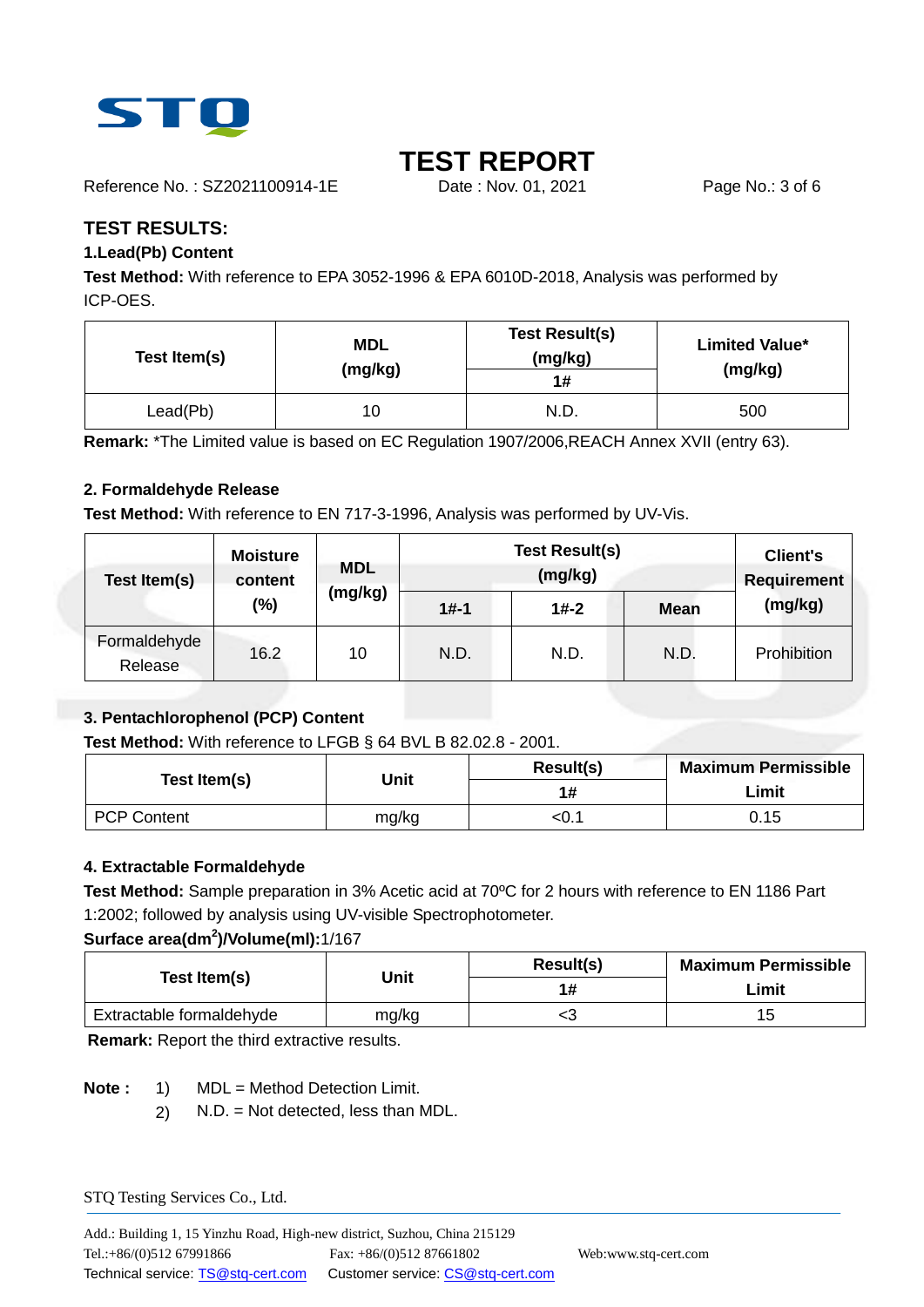

Reference No.: SZ2021100914-1E Date : Nov. 01, 2021 Page No.: 4 of 6

## **Test Part Description:** 1# Brown wood egg holder

# **TEST REPORT**<br>Date : Nov. 01. 2021



## **SAMPLE PHOTO**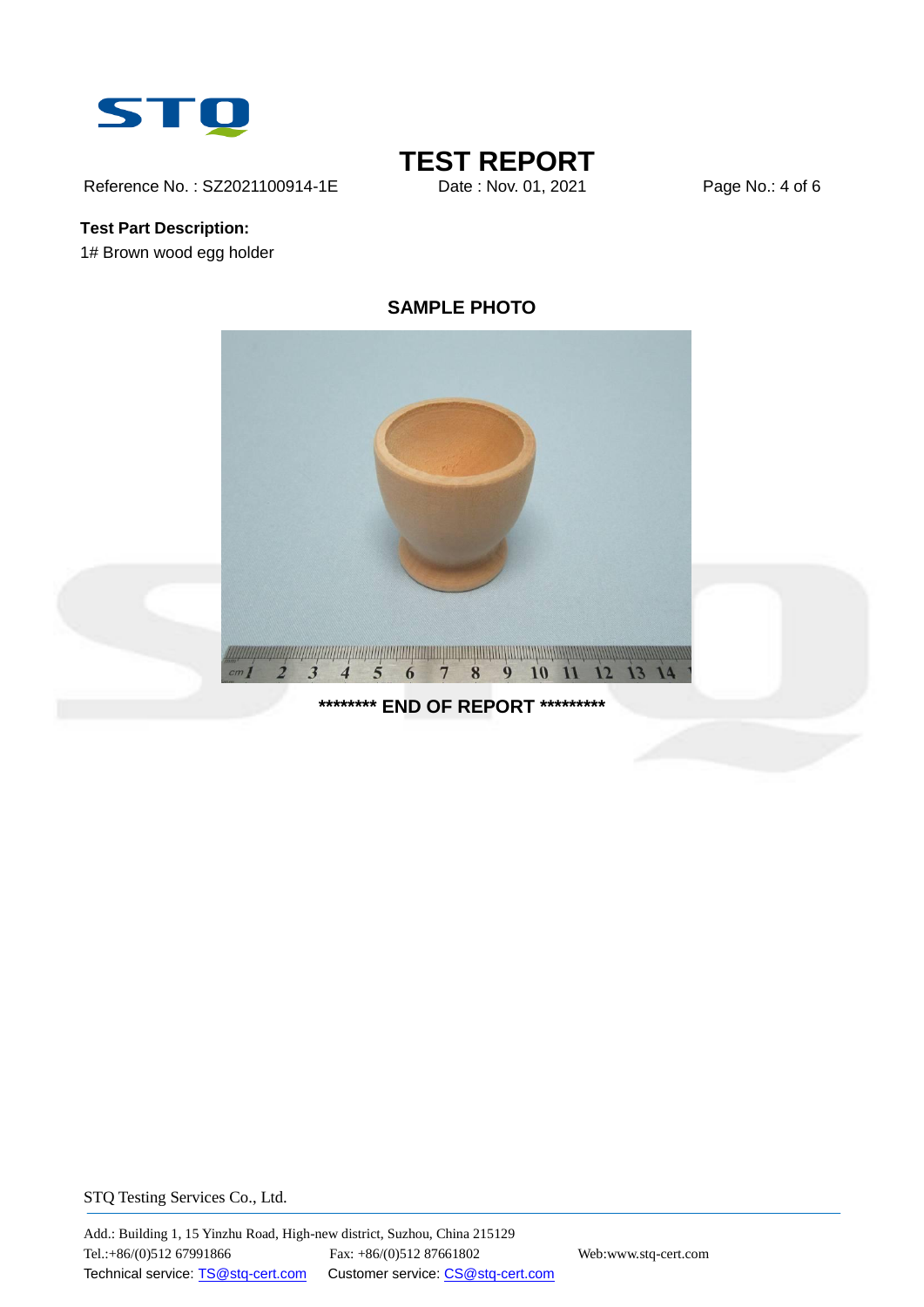

# **TEST REPORT**

Reference No.: SZ2021100914-1E Date: Nov. 01, 2021 Page No.: 5 of 6

#### GENERAL CONDITIONS OF SERVICES

STQ Testing Services Co.,Ltd. (hereinafter "STQ"), The testing or examining under the request of the customer should obey terms as follow, according to regulation of "Contract Law of the People's Republic of China" on processing and undertaking contract, our company have legal right of termination without any reason and have the right to accept or refuse testing or examining request:

- 1. STQ only acts for the person or body originating the instructions (the"Clients"). No other party is entitled to give instructions, particularly on the scope of testing or delivery of report or certificate, unless authorized by the Clients.
- 2. Sample recycling: when the testing or examining is finished, the customer should recycle the sample. Within 30 days after issuing of testing report, if the customer could not recycle the sample or send notification of sample recycling in written (for example, if the sample belongs to consumables, toxic drugs, dangerous goods and other items that are not suitable for long-term storage, such as semi-finished products and fragile samples such as liquids and powders , the retention period will be shortened to 7 days ). After the retention period,STQ has the right to dispose of the sample arbitrarily without paying compensation or compensation to the customer and take no responsibility for the consequences that damages the customer's trade secrets and intellectual property rights due to the loss of the sample.
- 3. The delivery and return fee of the samples which need to do testing at STQ should be paied by the client. STQ will not bear the responsibility for the testing error that is caused by transporting, packaging and labelling.
- 4. The Clients shall always comply with the following before or during STQ providing its services:
- a) provide sample(s) and relevant data, at the same time, guarantee the consistence of the sample(s)'name they declared with the sample(s) or the goods provided. Otherwise, STQ will not bear any relevant responsibilities;
- b) giving timely instructions and adequate information to enable STQ to perform the services effectively;
- c) supply, when requested by STQ, any equipment and personnel for the performance of the services;
- d) take all necessary steps to eliminate or remedy any obstruction in the performance of the services;
- e) inform STQ in advance of any hazards or dangers, actual or potential, associated with any order of samples or testing;
- f) provide all necessary access for STQ's representative to enable the required services to be performed effectively;
- g) ensure all essential steps are taken for safety of working conditions, sites and installations during the performance of services;
- h) fully discharge all its liabilities under any contract like sales contract with a third party, whether or not a report or certificate has been issued by STQ, failing which STQ shall be under no obligation to the Clients.
- 5. Subject to STQ's accepting the Client's instructions, STQ will issue reports or certificates which reflect statements of opinion made with due care within the scope of instructions but STQ is not obliged to report upon any facts outside the instructions, if there were any dissidence about the report or certificate, the Client should provide the written declaration to STQ within 15 days after the date receiving the report or certificate, otherwise, STQ will not hear the case after the date limit.
- 6. STQ is irrevocably authorized by the Clients to deliver at its discretion the report or the certificate to any third party when instructed by the Clients or where it implicitly follows from circumstances, trade custom, usage or practice as determined by STQ.
- 7. A test report will be issued in confidence to the Clients and it will be strictly treated as such by STQ. It may not be reproduced either in its entirety or in part and it may not be used for advertising or other unauthorized purposes without the written consent of STQ. The Clients to whom the Report is issued may, however, show or send it, or a certified copy thereof prepared by STQ, to his customer, supplier or other persons directly concerned. STQ will not, without the consent of the Clients, enter into any discussion or correspondence with any third party concerning the contents of the report unless required by the relevant governmental authorities, laws or court orders.
- 8. Applicants wishing to use STQ's reports in court proceedings or arbitration shall inform STQ to that effect prior to submitting the sample for testing.
- 9. The report will refer only to the sample tested and will not apply to the bulk, unless the sampling has been carried out by STQ and is stated as such in the Report. Also, the report is only for reference.
- 10. Any documents containing engagements between the Clients and third parties like contracts of sale, letters of credit, bills of lading, etc. are regarded as information for STQ only and do not affect the scope of the services or the obligations accepted by STQ.
- 11. If the Clients do not specify the methods/standards to be applied, STQ will choose the appropriate ones and further information regarding the methods can be obtained by direct contact with STQ, for the in-house method, STQ will only provide the summary.
- 12. No liability shall be incurred by and no claim shall be made against STQ or its servants, agents, employees or independent contractors in respect of any loss or damage to any such materials, equipment and property occurring whilst at STQ or any work places in which the testing is carried out, or in the course of transit to or from STQ or the said work places, whether or not resulting from any acts, neglect or default on the part of any such servants, agents, employees or independent contractors of STQ.
- 13. STQ will not be liable, or accept responsibility for any loss or damage howsoever arising from the use of information contained in any of its reports or in any communication whatsoever about its said tests or investigations.
- 14. Except for term 11 and term 12, if the test sample is damaged due to the negligence of ZOTAC, the total compensation for loss and damage to the sample or loss to the customer shall not exceed twice of the test service fee.
- 15. In the event of STQ prevented by any cause outside STQ's control from performing any service for which an order has been given or an agreement made, the Clients shall pay to STQ:
- a) the amount of all abortive expenditure actually made or incurred;

b) a proportion of the agreed fee or commission equal to the proportion (if any) of the service actually carried out by STQ, and STQ shall be relieved of all responsibility whatsoever for the partial or total non-performance of the required service.

STQ Testing Services Co., Ltd.

Add.: Building 1, 15 Yinzhu Road, High-new district, Suzhou, China 215129 Tel.:+86/(0)512 67991866 Fax: +86/(0)512 87661802 Web:www.stq-cert.com Technical service: TS@stq-cert.com Customer service: CS@stq-cert.com